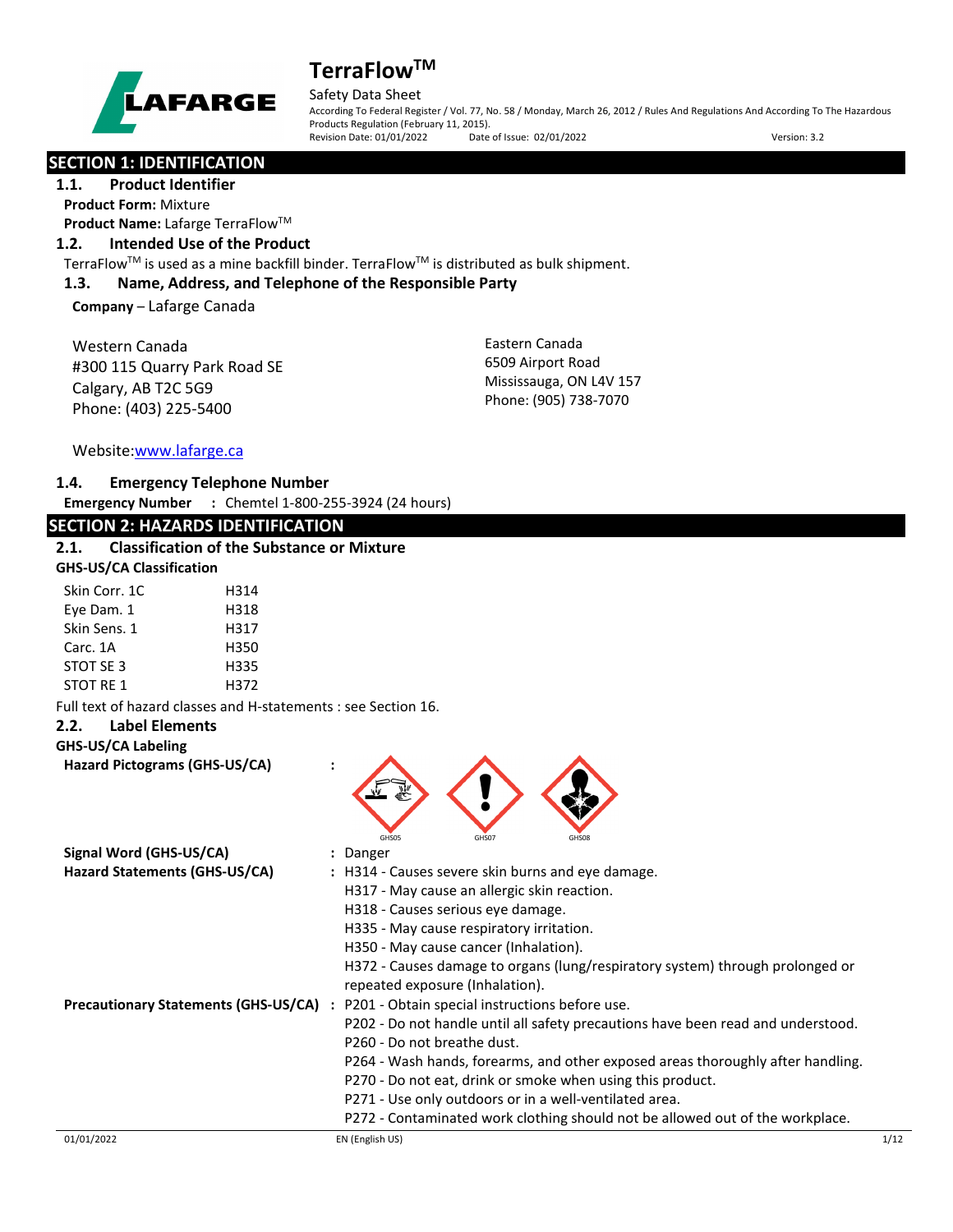Safety Data Sheet

According To Federal Register / Vol. 77, No. 58 / Monday, March 26, 2012 / Rules And Regulations And According To The Hazardous Products Regulation (February 11, 2015).

P280 - Wear protective gloves, protective clothing, and eye protection. P301+P330+P331 - IF SWALLOWED: Rinse mouth. Do NOT induce vomiting. P303+P361+P353 - IF ON SKIN (or hair): Take off immediately all contaminated clothing. Rinse skin with water.

P304+P340 - IF INHALED: Remove person to fresh air and keep comfortable for breathing.

P305+P351+P338 - IF IN EYES: Rinse cautiously with water for several minutes. Remove contact lenses, if present and easy to do. Continue rinsing.

P308+P313 - If exposed or concerned: Get medical advice/attention.

P310 - Immediately call a POISON CENTER or doctor.

P314 - Get medical advice/attention if you feel unwell.

P321 - Specific treatment (see Section 4 on this SDS).

P333+P313 - If skin irritation or rash occurs: Get medical advice/attention.

P362+P364 - Take off contaminated clothing and wash it before reuse.

P403+P233 - Store in a well-ventilated place. Keep container tightly closed.

P405 - Store locked up.

P501 - Dispose of contents/container in accordance with local, regional, national, provincial, territorial and international regulations.

### **2.3. Other Hazards**

Exposure may aggravate pre-existing eye, skin, or respiratory conditions. Individuals with lung disease (e.g. bronchitis, emphysema, COPD, pulmonary disease) or sensitivity to hexavalent chromium can be aggravated by exposure.

### **2.4. Unknown Acute Toxicity (GHS-US/CA)**

No data available

### **SECTION 3: COMPOSITION/INFORMATION ON INGREDIENTS**

| Mixture |
|---------|
|         |
|         |

| <b>Name</b>                 | <b>Product Identifier</b> | $%$ $*$  | <b>GHS Ingredient Classification</b> |
|-----------------------------|---------------------------|----------|--------------------------------------|
| Cement, portland, chemicals | (CAS-No.) 65997-15-1      | < 90     | Skin Irrit. 2, H315                  |
|                             |                           |          | Eye Dam. 1, H318                     |
|                             |                           |          | Skin Sens. 1, H317                   |
|                             |                           |          | <b>STOT SE 3, H335</b>               |
| Limestone                   | (CAS-No.) 1317-65-3       | $5 - 40$ | Not classified                       |
| Calcium oxide               | (CAS-No.) 1305-78-8       | < 30     | Skin Irrit. 2, H315                  |
|                             |                           |          | Eye Dam. 1, H318                     |
|                             |                           |          | <b>STOT SE 3, H335</b>               |
|                             |                           |          | Aquatic Acute 3, H402                |
| Gypsum (Ca(SO4).2H2O)       | (CAS-No.) 13397-24-5      | $1 - 10$ | Not classified                       |
| Magnesium oxide (MgO)       | (CAS-No.) 1309-48-4       | < 10     | Not classified                       |
| Quartz                      | (CAS-No.) 14808-60-7      | < 10     | Carc. 1A, H350                       |
|                             |                           |          | <b>STOT SE 3, H335</b>               |
|                             |                           |          | <b>STOT RE 1, H372</b>               |

Full text of H-phrases: see Section 16.

\*Percentages are listed in weight by weight percentage (w/w%) for liquid and solid ingredients. Gas ingredients are listed in volume by volume percentage (v/v%).

## **SECTION 4: FIRST AID MEASURES**

### **4.1. Description of First-aid Measures**

**General:** Never give anything by mouth to an unconscious person. If you feel unwell, seek medical advice (show the label where possible).

**Inhalation:** Remove to fresh air and keep at rest in a position comfortable for breathing. Immediately call a POISON CENTER or doctor/physician.

**Skin Contact:** Remove contaminated clothing. Immediately flush skin with plenty of water for at least 30 minutes and continue flushing throughout emergency transport, if needed. Immediately call a poison center or physician. Wash contaminated clothing before reuse.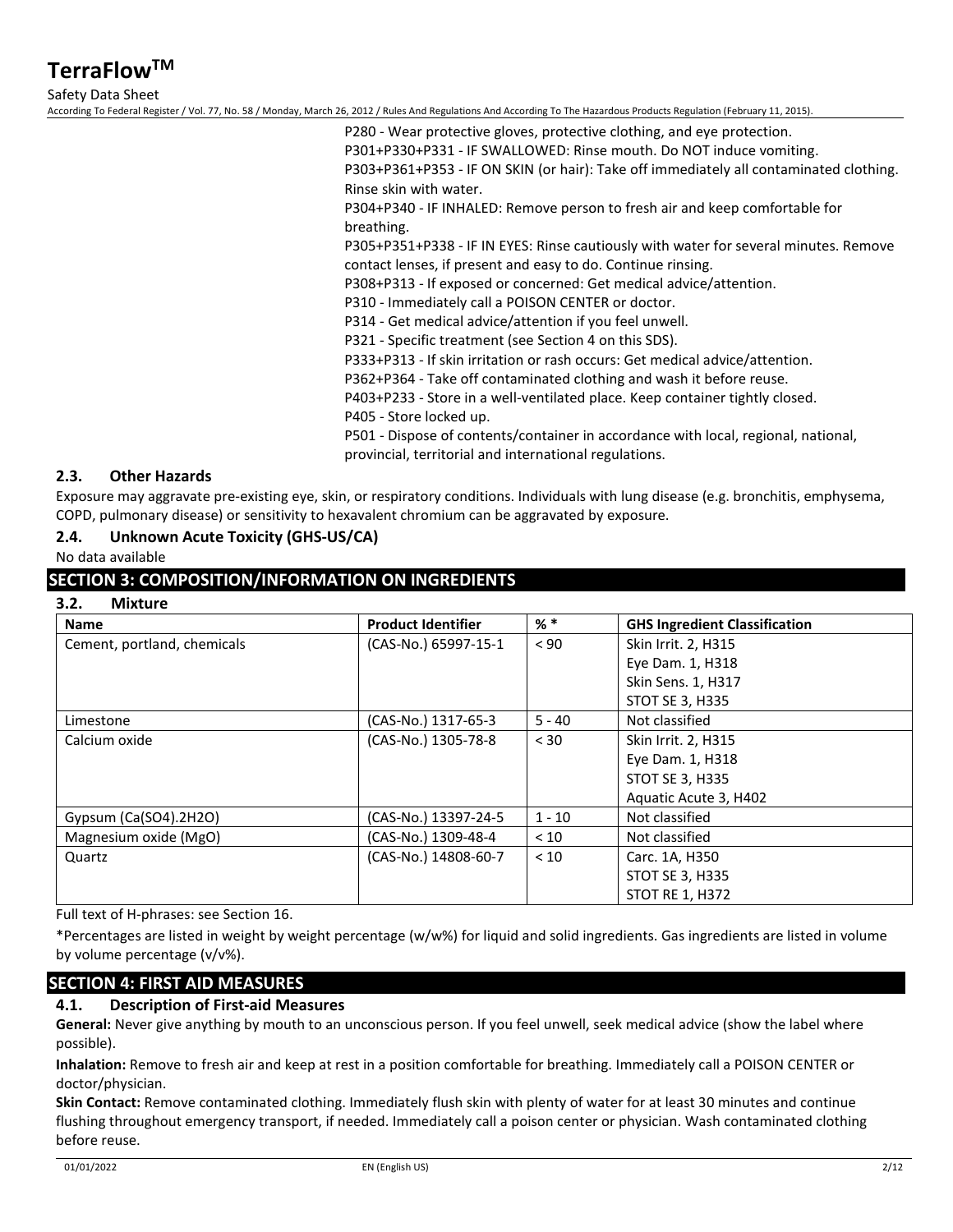### Safety Data Sheet

According To Federal Register / Vol. 77, No. 58 / Monday, March 26, 2012 / Rules And Regulations And According To The Hazardous Products Regulation (February 11, 2015).

**Eye Contact:** Get medical attention immediately and begin flushing eyes with plenty of water for at least 30 minutes and continue flushing eyes throughout emergency transport. Immediately call a poison center or physician. Occasionally lift the upper and lower eyelids during flushing. Remove any contact lenses, if possible. Chemical burns should be treated promptly by a physician. **Ingestion:** Rinse mouth. Do NOT induce vomiting. Obtain emergency medical attention.

### **4.2. Most Important Symptoms and Effects Both Acute and Delayed**

**General:** May cause respiratory irritation. Causes severe skin burns and eye damage. Skin sensitization. May cause cancer. Causes damage to organs through prolonged or repeated exposure.

**Inhalation:** Irritation of the respiratory tract and the other mucous membranes. May be corrosive to the respiratory tract. The three types of silicosis include: 1) Simple chronic silicosis – which results from long-term exposure (more than 20 years) to low amounts of respirable crystalline silica. Nodules of chronic inflammation and scarring provoked by the respirable crystalline silica form in the lungs and chest lymph nodes. This disease may feature breathlessness and may resemble chronic obstructive pulmonary disease (COPD); 2) Accelerated silicosis – occurs after exposure to larger amounts of respirable crystalline silica over a shorter period of time (5-15 years); 3) Acute silicosis – results from short-term exposure to very large amounts of respirable crystalline silica. The lungs become very inflamed and may fill with fluid, causing severe shortness of breath and low blood oxygen levels. Inflammation, scarring, and symptoms progress faster in accelerated silicosis than in simple silicosis. Progressive massive fibrosis may occur in simple or accelerated silicosis, but is more common in the accelerated form. Progressive massive fibrosis results from severe scarring and leads to the destruction of normal lung structures.

**Skin Contact:** Causes severe irritation which will progress to chemical burns. May cause an allergic skin reaction. Concrete may cause dry skin, discomfort, irritation, severe burns, and dermatitis. Unhardened concrete is capable of causing dermatitis by irritation and allergy. Concrete dust, in association with sweat and friction, can lead to skin irritation and dermatitis. Skin affected by dermatitis may include symptoms such as, redness, itching, rash, scaling, and cracking. Allergic contact dermatitis is caused by sensitization to hexavalent chromium (chromate) potentially present in concrete. The reaction can range from a mild rash to severe skin ulcers.

**Eye Contact:** Potentially causes permanent damage to the cornea, iris, or conjunctiva. May cause immediate or delayed irritation or inflammation. Eye contact with wet concrete can cause moderate eye irritation, chemical burns and blindness. Eye exposures require immediate first aid and medical attention to prevent significant damage to the eye.

**Ingestion:** May cause burns or irritation of the linings of the mouth, throat, and gastrointestinal tract.

**Chronic Symptoms:** May cause cancer. Causes damage to organs through prolonged or repeated exposure.

#### **4.3. Indication of Any Immediate Medical Attention and Special Treatment Needed**

If exposed or concerned, get medical advice and attention. If medical advice is needed, have product container or label at hand.

## **SECTION 5: FIRE-FIGHTING MEASURES**

### **5.1. Extinguishing Media**

**Suitable Extinguishing Media:** Water spray, dry chemical, foam, carbon dioxide.

**Unsuitable Extinguishing Media:** Do not use a heavy water stream. Use of heavy stream of water may spread fire.

### **5.2. Special Hazards Arising From the Substance or Mixture**

**Fire Hazard:** Not considered flammable but may burn at high temperatures.

**Explosion Hazard:** Product is not explosive.

**Reactivity:** May react exothermically with water releasing heat. Adding an acid to a base or base to an acid may cause a violent reaction.

### **5.3. Advice for Firefighters**

**Precautionary Measures Fire:** Exercise caution when fighting any chemical fire.

**Firefighting Instructions:** Use water spray or fog for cooling exposed containers.

**Protection During Firefighting:** Do not enter fire area without proper protective equipment, including respiratory protection. **Hazardous Combustion Products**: Silicon oxides. Limestone decomposes at 825 °C (1517 °F) producing calcium and magnesium oxide.

### **Reference to Other Sections**

Refer to Section 9 for flammability properties.

## **SECTION 6: ACCIDENTAL RELEASE MEASURES**

### **6.1. Personal Precautions, Protective Equipment and Emergency Procedures**

**General Measures:** Do not breathe dust. Do not get in eyes, on skin, or on clothing. Do not handle until all safety precautions have been read and understood.

#### **6.1.1. For Non-Emergency Personnel**

**Protective Equipment:** Use appropriate personal protective equipment (PPE).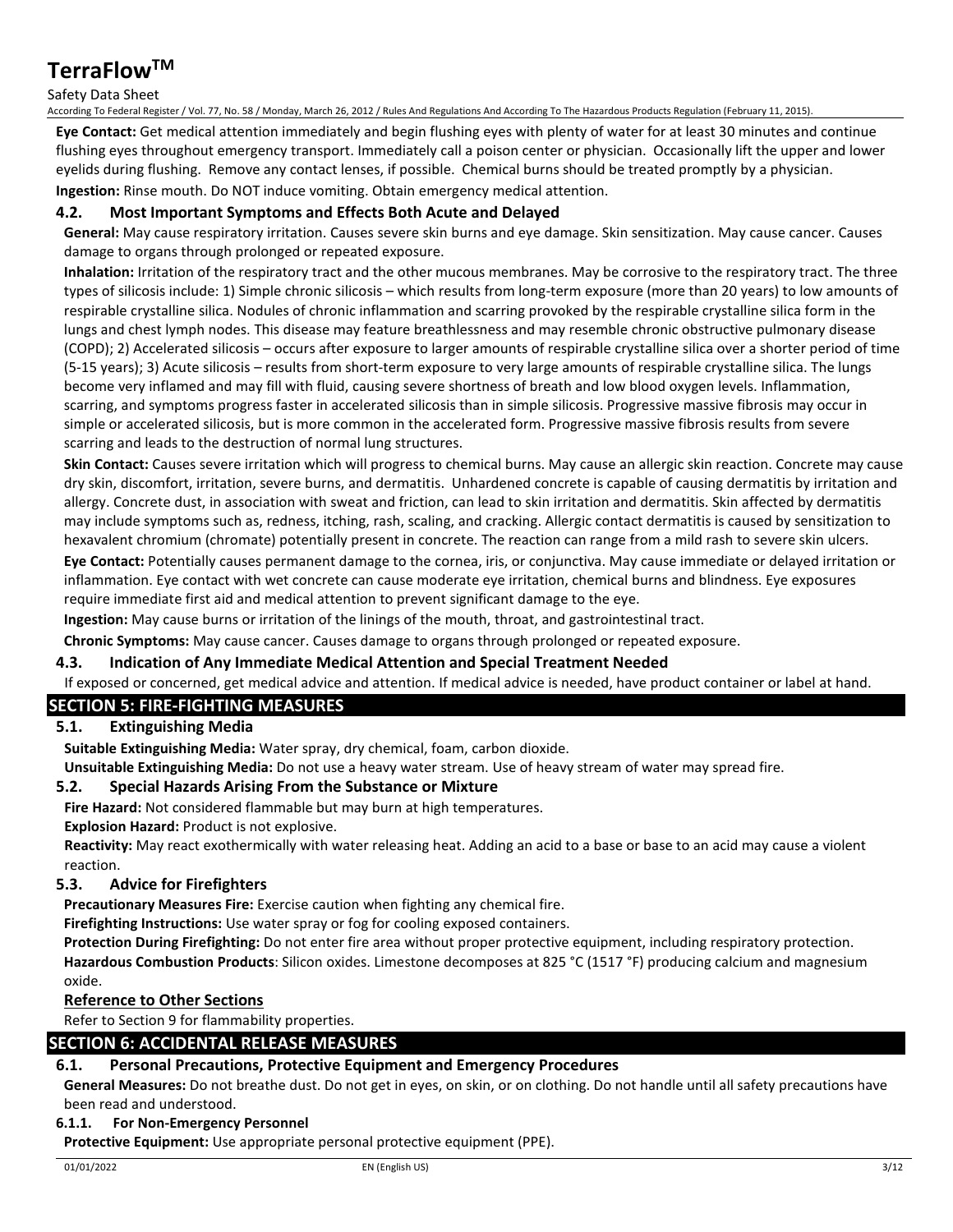Safety Data Sheet

According To Federal Register / Vol. 77, No. 58 / Monday, March 26, 2012 / Rules And Regulations And According To The Hazardous Products Regulation (February 11, 2015).

**Emergency Procedures:** Evacuate unnecessary personnel.

### **6.1.2. For Emergency Personnel**

**Protective Equipment:** Equip cleanup crew with proper protection.

**Emergency Procedures:** Upon arrival at the scene, a first responder is expected to recognize the presence of dangerous goods, protect oneself and the public, secure the area, and call for the assistance of trained personnel as soon as conditions permit. Ventilate area.

### **6.2. Environmental Precautions**

Prevent entry to sewers and public waters.

### **6.3. Methods and Materials for Containment and Cleaning Up**

**For Containment:** Contain solid spills with appropriate barriers and prevent migration and entry into sewers or streams. As an immediate precautionary measure, isolate spill or leak area in all directions.

**Methods for Cleaning Up:** Clean up spills immediately and dispose of waste safely. Recover the product by vacuuming, shoveling or sweeping. Transfer spilled material to a suitable container for disposal. Contact competent authorities after a spill. Cautiously neutralize spilled solid.

### **6.4. Reference to Other Sections**

See Section 8 for exposure controls and personal protection and Section 13 for disposal considerations.

## **SECTION 7: HANDLING AND STORAGE**

### **7.1. Precautions for Safe Handling**

**Additional Hazards When Processed:** May release corrosive vapors. Cutting, crushing or grinding crystalline silica-bearing materials may release respirable crystalline silica, a known carcinogen. Use all appropriate measures of dust control or suppression and Personal Protective.

**Precautions for Safe Handling:** Wash hands and other exposed areas with mild soap and water before eating, drinking or smoking and when leaving work. Avoid contact with eyes, skin and clothing. Do not get in eyes, on skin, or on clothing. Handle empty containers with care because they may still present a hazard.

**Hygiene Measures:** Handle in accordance with good industrial hygiene and safety procedures.

### **7.2. Conditions for Safe Storage, Including Any Incompatibilities**

**Technical Measures:** Comply with applicable regulations.

**Storage Conditions:** Keep container closed when not in use. Store in a dry, cool place. Store away from incompatible materials. Store in original container or corrosive resistant and/or lined container.

**Incompatible Materials:** Acids, ammonium salts and aluminum metal. Cement dissolves in hydrofluoric acid, producing corrosive silicon tetrafluoride gas. Cement reacts with water to form silicates and calcium hydroxide. Silicates react with powerful oxidizers such as fluorine, boron trifluoride, chlorine trifluoride, manganese trifluoride, and oxygen difluoride.

### **7.3. Specific End Use(s)**

TerraFlow is used as a mine backfill binder. TerraFlow is distributed as bulk shipment.

## **SECTION 8: EXPOSURE CONTROLS/PERSONAL PROTECTION**

### **8.1. Control Parameters**

For substances listed in Section 3 that are not listed here, there are no established Exposure limits from the manufacturer, supplier, importer, or the appropriate advisory agency including: ACGIH (TLV), AIHA (WEEL), NIOSH (REL), OSHA (PEL), Canadian provincial governments, or the Mexican government.

| Cement, portland, chemicals (65997-15-1) |                                     |                                                                    |  |  |
|------------------------------------------|-------------------------------------|--------------------------------------------------------------------|--|--|
| <b>Mexico</b>                            | OEL TWA (mg/m <sup>3</sup> )        | 10 mg/m $3$                                                        |  |  |
| <b>Mexico</b>                            | OEL STEL (mg/m <sup>3</sup> )       | $20 \text{ mg/m}^3$                                                |  |  |
| <b>USA ACGIH</b>                         | ACGIH TWA $(mg/m3)$                 | 1 mg/m <sup>3</sup> (particulate matter containing no asbestos and |  |  |
|                                          |                                     | <1% crystalline silica, respirable particulate matter)             |  |  |
| <b>USA ACGIH</b>                         | <b>ACGIH chemical category</b>      | Not Classifiable as a Human Carcinogen                             |  |  |
| <b>USA OSHA</b>                          | OSHA PEL (TWA) (mg/m <sup>3</sup> ) | 15 mg/m <sup>3</sup> (total dust)                                  |  |  |
|                                          |                                     | 5 mg/m <sup>3</sup> (respirable fraction)                          |  |  |
| <b>USA NIOSH</b>                         | NIOSH REL (TWA) $(mg/m3)$           | 10 mg/m <sup>3</sup> (total dust)                                  |  |  |
|                                          |                                     | 5 mg/m <sup>3</sup> (respirable dust)                              |  |  |
| <b>USA IDLH</b>                          | US IDLH $(mg/m3)$                   | 5000 mg/m <sup>3</sup>                                             |  |  |
| <b>Alberta</b>                           | OEL TWA (mg/m <sup>3</sup> )        | 10 mg/m <sup>3</sup>                                               |  |  |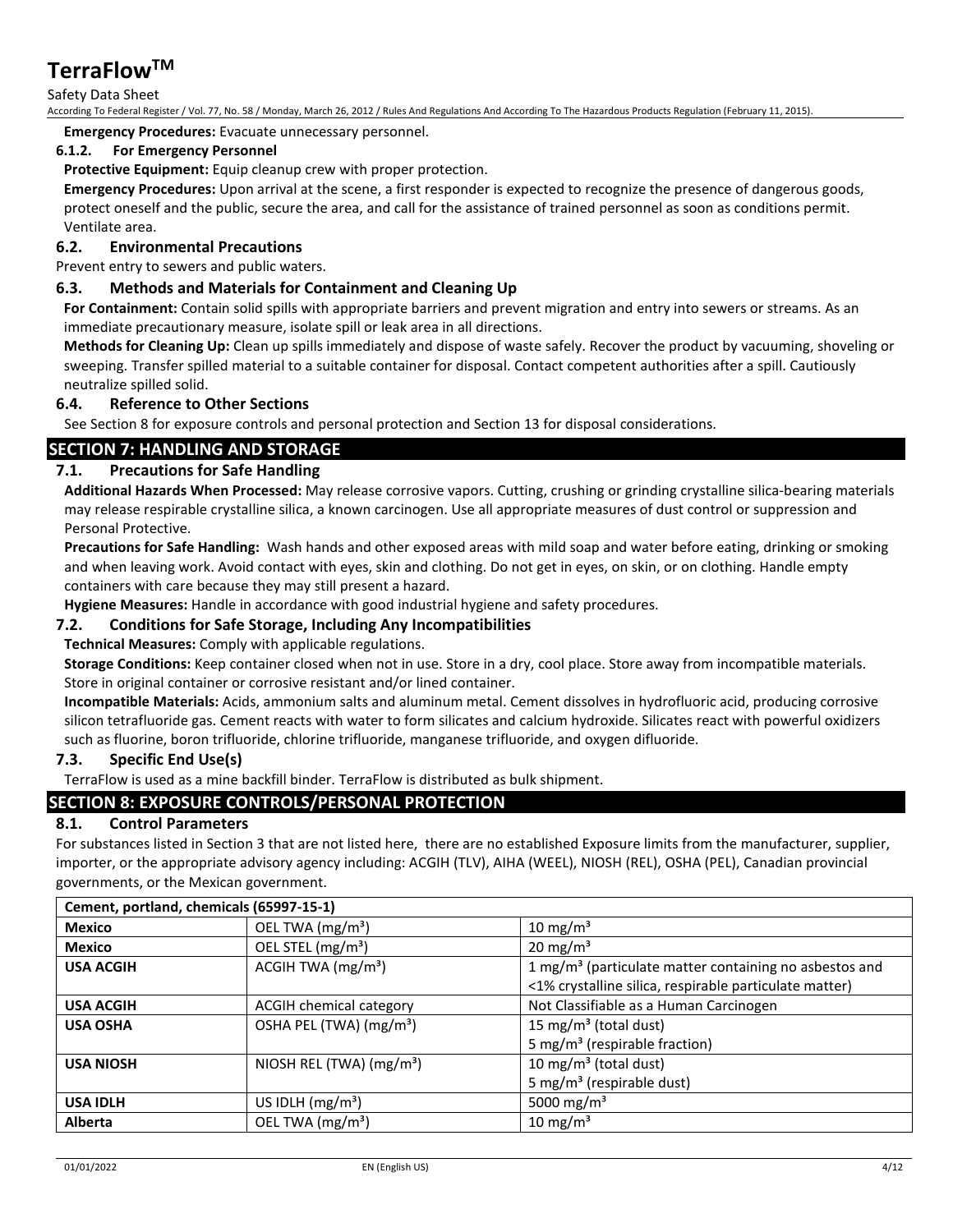Safety Data Sheet

According To Federal Register / Vol. 77, No. 58 / Monday, March 26, 2012 / Rules And Regulations And According To The Hazardous Products Regulation (February 11, 2015).

| <b>British Columbia</b>            | OEL TWA (mg/m <sup>3</sup> )         | 1 mg/m <sup>3</sup> (particulate matter containing no Asbestos and<br><1% Crystalline silica-respirable particulate)                                                                 |
|------------------------------------|--------------------------------------|--------------------------------------------------------------------------------------------------------------------------------------------------------------------------------------|
| Manitoba                           | OEL TWA (mg/m <sup>3</sup> )         | 1 mg/m <sup>3</sup> (particulate matter containing no Asbestos and<br><1% Crystalline silica-respirable particulate matter)                                                          |
| <b>New Brunswick</b>               | OEL TWA (mg/m <sup>3</sup> )         | 10 mg/m <sup>3</sup> (particulate matter containing no Asbestos and<br><1% Crystalline silica)                                                                                       |
| <b>Newfoundland &amp; Labrador</b> | OEL TWA (mg/m <sup>3</sup> )         | 1 mg/m <sup>3</sup> (particulate matter containing no Asbestos and<br><1% Crystalline silica-respirable particulate matter)                                                          |
| Nova Scotia                        | OEL TWA (mg/m <sup>3</sup> )         | 1 mg/m <sup>3</sup> (particulate matter containing no Asbestos and<br><1% Crystalline silica-respirable particulate matter)                                                          |
| <b>Nunavut</b>                     | OEL STEL (mg/m <sup>3</sup> )        | $20$ mg/m <sup>3</sup>                                                                                                                                                               |
| <b>Nunavut</b>                     | OEL TWA (mg/m <sup>3</sup> )         | $10 \text{ mg/m}^3$                                                                                                                                                                  |
| <b>Northwest Territories</b>       | OEL STEL (mg/m <sup>3</sup> )        | 20 mg/m $3$                                                                                                                                                                          |
| <b>Northwest Territories</b>       | OEL TWA (mg/m <sup>3</sup> )         | $10 \text{ mg/m}^3$                                                                                                                                                                  |
| <b>Ontario</b>                     | OEL TWA (mg/m <sup>3</sup> )         | 1 mg/m <sup>3</sup> (containing no Asbestos and <1% Crystalline<br>silica-respirable)                                                                                                |
| <b>Prince Edward Island</b>        | OEL TWA (mg/m <sup>3</sup> )         | 1 mg/m <sup>3</sup> (particulate matter containing no Asbestos and<br><1% Crystalline silica-respirable particulate matter)                                                          |
| Québec                             | VEMP ( $mg/m3$ )                     | 10 mg/m <sup>3</sup> (containing no Asbestos and <1% Crystalline<br>silica-total dust)<br>5 mg/m <sup>3</sup> (containing no Asbestos and <1% Crystalline<br>silica-respirable dust) |
| Saskatchewan                       | OEL STEL (mg/m <sup>3</sup> )        | 20 mg/m $3$                                                                                                                                                                          |
| Saskatchewan                       | OEL TWA (mg/m <sup>3</sup> )         | $10 \text{ mg/m}^3$                                                                                                                                                                  |
| Yukon                              | OEL STEL (mg/m <sup>3</sup> )        | 20 mg/m $3$                                                                                                                                                                          |
| Yukon                              | OEL TWA (mg/m <sup>3</sup> )         | 30 mppcf<br>$10 \text{ mg/m}^3$                                                                                                                                                      |
| Limestone (1317-65-3)              |                                      |                                                                                                                                                                                      |
| <b>Mexico</b>                      | OEL TWA (mg/m <sup>3</sup> )         | $10 \text{ mg/m}^3$                                                                                                                                                                  |
| Mexico                             | OEL STEL (mg/m <sup>3</sup> )        | $20 \text{ mg/m}^3$                                                                                                                                                                  |
| <b>USA OSHA</b>                    | OSHA PEL (TWA) (mg/m <sup>3</sup> )  | 15 mg/m <sup>3</sup> (total dust)<br>5 mg/m <sup>3</sup> (respirable fraction)                                                                                                       |
| <b>USA NIOSH</b>                   | NIOSH REL (TWA) (mg/m <sup>3</sup> ) | 10 mg/m <sup>3</sup> (total dust)<br>5 mg/m <sup>3</sup> (respirable dust)                                                                                                           |
| <b>Alberta</b>                     | OEL TWA (mg/m <sup>3</sup> )         | $10 \text{ mg/m}^3$                                                                                                                                                                  |
| <b>British Columbia</b>            | OEL STEL (mg/m <sup>3</sup> )        | 20 mg/m <sup>3</sup> (total dust)                                                                                                                                                    |
| <b>British Columbia</b>            | OEL TWA (mg/m <sup>3</sup> )         | 10 mg/m <sup>3</sup> (total dust)<br>3 mg/m <sup>3</sup> (respirable fraction)                                                                                                       |
| <b>New Brunswick</b>               | OEL TWA (mg/m <sup>3</sup> )         | 10 mg/m <sup>3</sup> (particulate matter containing no Asbestos and<br><1% Crystalline silica)                                                                                       |
| <b>Nunavut</b>                     | OEL STEL (mg/m <sup>3</sup> )        | 20 mg/m $3$                                                                                                                                                                          |
| <b>Nunavut</b>                     | OEL TWA (mg/m <sup>3</sup> )         | $10 \text{ mg/m}^3$                                                                                                                                                                  |
| <b>Northwest Territories</b>       | OEL STEL (mg/m <sup>3</sup> )        | 20 mg/m $3$                                                                                                                                                                          |
| <b>Northwest Territories</b>       | OEL TWA (mg/m <sup>3</sup> )         | $10 \text{ mg/m}^3$                                                                                                                                                                  |
| Québec                             | VEMP ( $mg/m3$ )                     | 10 mg/m <sup>3</sup> (Limestone, containing no Asbestos and <1%<br>Crystalline silica-total dust)                                                                                    |
| Saskatchewan                       | OEL STEL (mg/m <sup>3</sup> )        | $20 \text{ mg/m}^3$                                                                                                                                                                  |
| Saskatchewan                       | OEL TWA (mg/m <sup>3</sup> )         | 10 mg/m $3$                                                                                                                                                                          |
| Yukon                              | OEL STEL (mg/m <sup>3</sup> )        | 20 mg/m $3$                                                                                                                                                                          |
| Yukon                              | OEL TWA (mg/m <sup>3</sup> )         | 30 mppcf<br>$10 \text{ mg/m}^3$                                                                                                                                                      |
| Calcium oxide (1305-78-8)          |                                      |                                                                                                                                                                                      |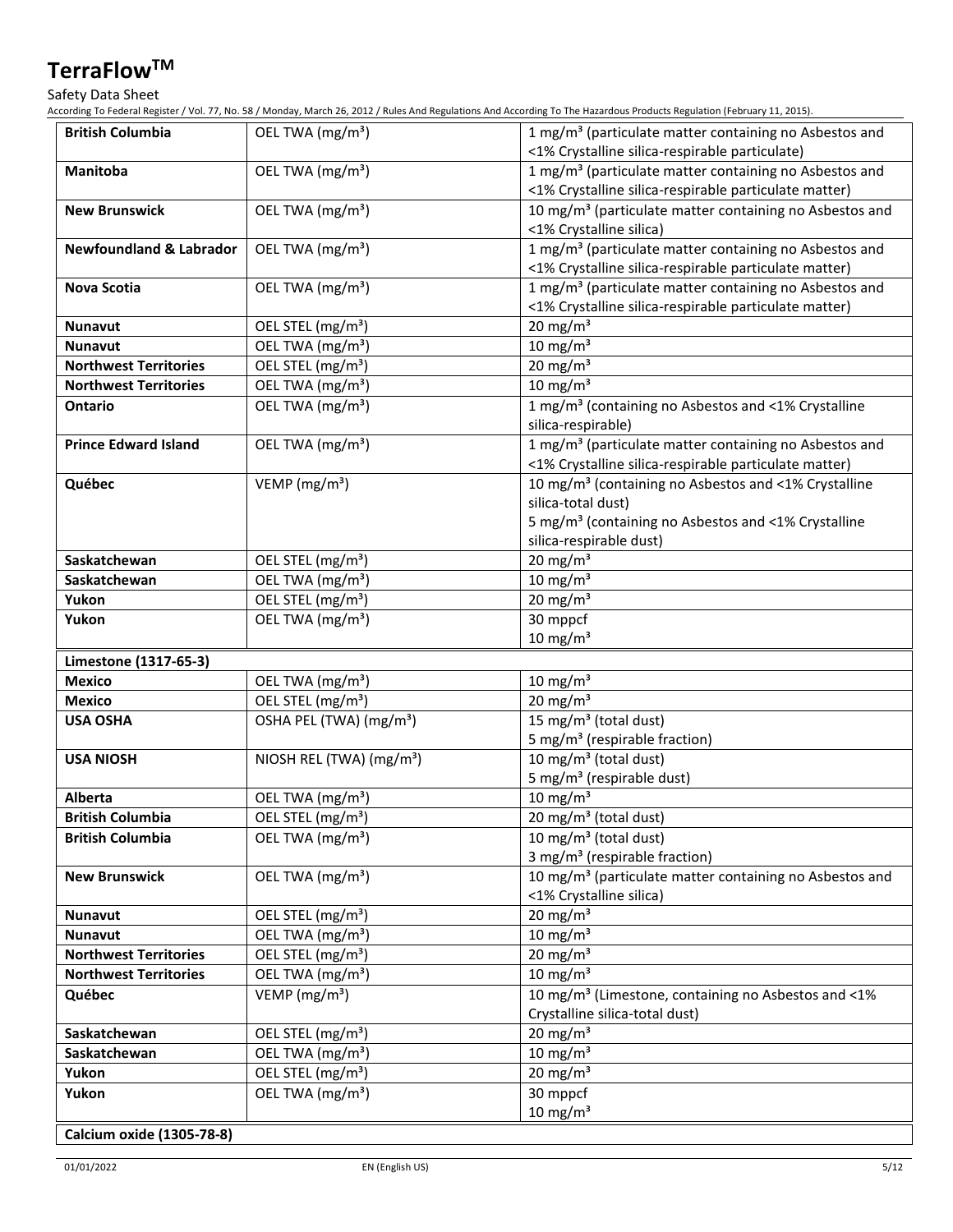### Safety Data Sheet

According To Federal Register / Vol. 77, No. 58 / Monday, March 26, 2012 / Rules And Regulations And According To The Hazardous Products Regulation (February 11, 2015).

| <b>Mexico</b>                      | OEL TWA (mg/m <sup>3</sup> )         | 2 mg/ $m3$                                                       |  |
|------------------------------------|--------------------------------------|------------------------------------------------------------------|--|
| <b>USA ACGIH</b>                   | ACGIH TWA (mg/m <sup>3</sup> )       | 2 mg/ $m3$                                                       |  |
| <b>USA OSHA</b>                    | OSHA PEL (TWA) (mg/m <sup>3</sup> )  | 5 mg/ $m3$                                                       |  |
| <b>USA NIOSH</b>                   | NIOSH REL (TWA) (mg/m <sup>3</sup> ) | 2 mg/m $3$                                                       |  |
| <b>USA IDLH</b>                    | US IDLH $(mg/m3)$                    | 25 mg/ $m3$                                                      |  |
| <b>Alberta</b>                     | OEL TWA (mg/m <sup>3</sup> )         | 2 mg/m <sup>3</sup>                                              |  |
| <b>British Columbia</b>            | OEL TWA (mg/m <sup>3</sup> )         | 2 mg/ $m3$                                                       |  |
| Manitoba                           | OEL TWA (mg/m <sup>3</sup> )         | 2 mg/m $3$                                                       |  |
| <b>New Brunswick</b>               | OEL TWA (mg/m <sup>3</sup> )         | 2 mg/ $m3$                                                       |  |
| <b>Newfoundland &amp; Labrador</b> | OEL TWA (mg/m <sup>3</sup> )         | 2 mg/ $m3$                                                       |  |
| <b>Nova Scotia</b>                 | OEL TWA (mg/m <sup>3</sup> )         | 2 mg/ $m3$                                                       |  |
| <b>Nunavut</b>                     | OEL STEL (mg/m <sup>3</sup> )        | 4 mg/m $3$                                                       |  |
| <b>Nunavut</b>                     | OEL TWA (mg/m <sup>3</sup> )         | 2 mg/ $m3$                                                       |  |
| <b>Northwest Territories</b>       | OEL STEL (mg/m <sup>3</sup> )        | 4 mg/m $3$                                                       |  |
| <b>Northwest Territories</b>       | OEL TWA (mg/m <sup>3</sup> )         | 2 mg/ $m3$                                                       |  |
| Ontario                            | OEL TWA (mg/m <sup>3</sup> )         | 2 mg/ $m3$                                                       |  |
| <b>Prince Edward Island</b>        | OEL TWA (mg/m <sup>3</sup> )         | 2 mg/ $m3$                                                       |  |
| Québec                             | VEMP (mg/m <sup>3</sup> )            | 2 mg/ $m3$                                                       |  |
| Saskatchewan                       | OEL STEL (mg/m <sup>3</sup> )        | 4 mg/m $3$                                                       |  |
| Saskatchewan                       | OEL TWA (mg/m <sup>3</sup> )         | 2 mg/ $m3$                                                       |  |
| Yukon                              | OEL STEL (mg/m <sup>3</sup> )        | 4 mg/m <sup>3</sup>                                              |  |
| Yukon                              | OEL TWA (mg/m <sup>3</sup> )         | $2 \text{ mg/m}^3$                                               |  |
| Gypsum (Ca(SO4).2H2O) (13397-24-5) |                                      |                                                                  |  |
| <b>Mexico</b>                      | OEL TWA (mg/m <sup>3</sup> )         | 10 mg/m <sup>3</sup> (inhalable fraction)                        |  |
| <b>USA ACGIH</b>                   | ACGIH TWA (mg/m <sup>3</sup> )       | 10 mg/m <sup>3</sup> (inhalable particulate matter)              |  |
| <b>USA OSHA</b>                    | OSHA PEL (TWA) (mg/m <sup>3</sup> )  | 15 mg/m <sup>3</sup> (total dust)                                |  |
|                                    |                                      | 5 mg/m <sup>3</sup> (respirable fraction)                        |  |
| <b>USA NIOSH</b>                   | NIOSH REL (TWA) (mg/m <sup>3</sup> ) | 10 mg/m $3$ (total dust)                                         |  |
|                                    |                                      | 5 mg/m <sup>3</sup> (respirable dust)                            |  |
| <b>Alberta</b>                     | OEL TWA (mg/m <sup>3</sup> )         | $10 \text{ mg/m}^3$                                              |  |
| <b>British Columbia</b>            | OEL STEL (mg/m <sup>3</sup> )        | $\overline{20}$ mg/m <sup>3</sup> (total dust)                   |  |
| <b>British Columbia</b>            | OEL TWA (mg/m <sup>3</sup> )         | 10 mg/m $3$ (total dust)                                         |  |
|                                    |                                      | 3 mg/m <sup>3</sup> (respirable fraction)                        |  |
| Manitoba                           | OEL TWA (mg/m <sup>3</sup> )         | 10 mg/m <sup>3</sup> (inhalable particulate matter)              |  |
| <b>Newfoundland &amp; Labrador</b> | OEL TWA (mg/m <sup>3</sup> )         | 10 mg/m <sup>3</sup> (inhalable particulate matter)              |  |
| <b>Nova Scotia</b>                 | OEL TWA (mg/m <sup>3</sup> )         | 10 mg/m <sup>3</sup> (inhalable particulate matter)              |  |
| <b>Ontario</b>                     | OEL TWA (mg/m <sup>3</sup> )         | 10 mg/m <sup>3</sup> (inhalable)                                 |  |
| <b>Prince Edward Island</b>        | OEL TWA (mg/m <sup>3</sup> )         | 10 mg/m <sup>3</sup> (inhalable particulate matter)              |  |
| Québec                             | VEMP ( $mg/m3$ )                     | 10 mg/m <sup>3</sup> (containing no Asbestos and <1% Crystalline |  |
|                                    |                                      | silica-total dust)                                               |  |
|                                    |                                      | 5 mg/m <sup>3</sup> (containing no Asbestos and <1% Crystalline  |  |
|                                    |                                      | silica-respirable dust)                                          |  |
| Saskatchewan                       | OEL STEL (mg/m <sup>3</sup> )        | $20 \text{ mg/m}^3$                                              |  |
| Saskatchewan                       | OEL TWA (mg/m <sup>3</sup> )         | $10 \text{ mg/m}^3$                                              |  |
| Yukon                              | OEL STEL (mg/m <sup>3</sup> )        | $20 \text{ mg/m}^3$                                              |  |
| Yukon                              | OEL TWA (mg/m <sup>3</sup> )         | $30$ mppcf                                                       |  |
|                                    |                                      | $10 \text{ mg/m}^3$                                              |  |
|                                    |                                      |                                                                  |  |
| Magnesium oxide (MgO) (1309-48-4)  |                                      |                                                                  |  |
| <b>Mexico</b>                      | OEL TWA (mg/m <sup>3</sup> )         | 10 mg/m <sup>3</sup> (fume)                                      |  |
| <b>USA ACGIH</b>                   | ACGIH TWA $(mg/m3)$                  | 10 mg/m <sup>3</sup> (inhalable particulate matter)              |  |
| <b>USA ACGIH</b>                   | ACGIH chemical category              | Not Classifiable as a Human Carcinogen                           |  |
| <b>USA OSHA</b>                    | OSHA PEL (TWA) (mg/m <sup>3</sup> )  | 15 mg/m <sup>3</sup> (fume, total particulate)                   |  |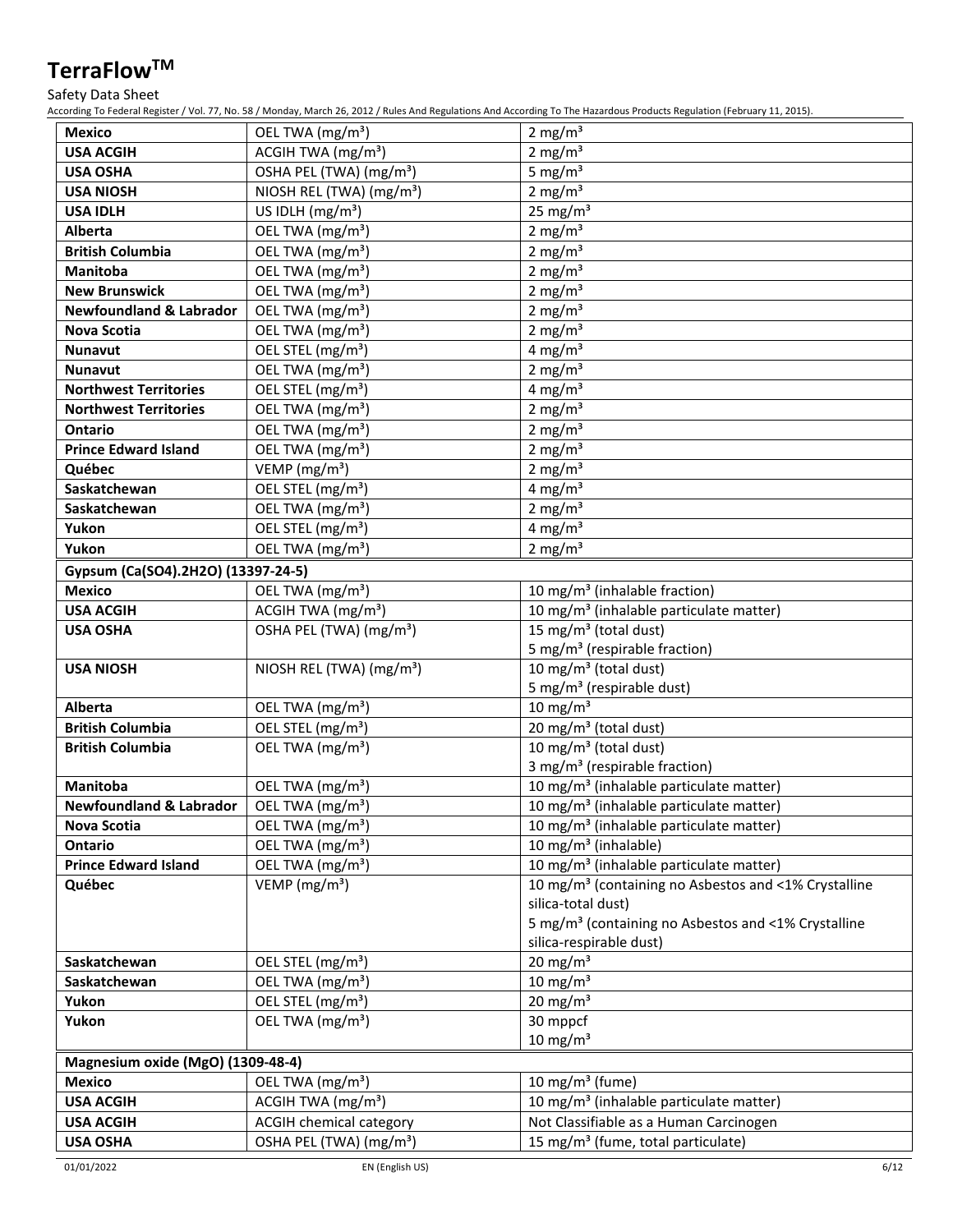### Safety Data Sheet

According To Federal Register / Vol. 77, No. 58 / Monday, March 26, 2012 / Rules And Regulations And According To The Hazardous Products Regulation (February 11, 2015).

|                                    | ang to reactar hegister / 1 cm 77, horse / monday, march 20, 2012 / hards ring hegalations rin |                                                                     |
|------------------------------------|------------------------------------------------------------------------------------------------|---------------------------------------------------------------------|
| <b>USA IDLH</b>                    | US IDLH $(mg/m3)$                                                                              | 750 mg/m <sup>3</sup> (fume)                                        |
| <b>Alberta</b>                     | OEL TWA (mg/m <sup>3</sup> )                                                                   | 10 mg/m <sup>3</sup> (fume)                                         |
| <b>British Columbia</b>            | OEL STEL (mg/m <sup>3</sup> )                                                                  | 10 mg/m <sup>3</sup> (respirable dust and fume)                     |
| <b>British Columbia</b>            | OEL TWA (mg/m <sup>3</sup> )                                                                   | 10 mg/m <sup>3</sup> (fume, inhalable)                              |
|                                    |                                                                                                | 3 mg/m <sup>3</sup> (respirable dust and fume)                      |
| Manitoba                           | OEL TWA (mg/m <sup>3</sup> )                                                                   | 10 mg/m <sup>3</sup> (inhalable particulate matter)                 |
| <b>New Brunswick</b>               | OEL TWA (mg/m <sup>3</sup> )                                                                   | 10 mg/m $3$ (fume)                                                  |
| <b>Newfoundland &amp; Labrador</b> | OEL TWA (mg/m <sup>3</sup> )                                                                   | 10 mg/m <sup>3</sup> (inhalable particulate matter)                 |
| Nova Scotia                        | OEL TWA (mg/m <sup>3</sup> )                                                                   | 10 mg/m <sup>3</sup> (inhalable particulate matter)                 |
| Nunavut                            | OEL STEL (mg/m <sup>3</sup> )                                                                  | 20 mg/m <sup>3</sup> (inhalable fraction)                           |
| <b>Nunavut</b>                     | OEL TWA (mg/m <sup>3</sup> )                                                                   | 10 mg/m <sup>3</sup> (inhalable fraction)                           |
| <b>Northwest Territories</b>       | OEL STEL (mg/m <sup>3</sup> )                                                                  | 20 mg/m <sup>3</sup> (inhalable fraction)                           |
| <b>Northwest Territories</b>       | OEL TWA (mg/m <sup>3</sup> )                                                                   | 10 mg/m <sup>3</sup> (inhalable fraction)                           |
| <b>Ontario</b>                     | OEL TWA (mg/m <sup>3</sup> )                                                                   | 10 mg/m <sup>3</sup> (inhalable)                                    |
| <b>Prince Edward Island</b>        | OEL TWA (mg/m <sup>3</sup> )                                                                   | 10 mg/m <sup>3</sup> (inhalable particulate matter)                 |
| Québec                             | VEMP ( $mg/m3$ )                                                                               | 10 mg/m $3$ (fume)                                                  |
| Saskatchewan                       | OEL STEL (mg/m <sup>3</sup> )                                                                  | 20 mg/m <sup>3</sup> (inhalable fraction)                           |
| Saskatchewan                       | OEL TWA (mg/m <sup>3</sup> )                                                                   | 10 mg/m <sup>3</sup> (inhalable fraction)                           |
| Yukon                              | OEL STEL (mg/m <sup>3</sup> )                                                                  | 10 mg/m $3$ (fume)                                                  |
| Yukon                              | OEL TWA (mg/m <sup>3</sup> )                                                                   | 10 mg/m <sup>3</sup> (fume)                                         |
| Quartz (14808-60-7)                |                                                                                                |                                                                     |
| <b>Mexico</b>                      | OEL TWA (mg/m <sup>3</sup> )                                                                   | 0.1 mg/m <sup>3</sup> (respirable fraction)                         |
| <b>USA ACGIH</b>                   | ACGIH TWA (mg/m <sup>3</sup> )                                                                 | 0.025 mg/m <sup>3</sup> (respirable particulate matter)             |
| <b>USA ACGIH</b>                   | <b>ACGIH chemical category</b>                                                                 | A2 - Suspected Human Carcinogen                                     |
| <b>USA OSHA</b>                    | OSHA PEL (TWA) (mg/m <sup>3</sup> )                                                            | 50 $\mu$ g/m <sup>3</sup>                                           |
| <b>USA NIOSH</b>                   | NIOSH REL (TWA) (mg/m <sup>3</sup> )                                                           | 0.05 mg/m <sup>3</sup> (respirable dust)                            |
| <b>USA IDLH</b>                    | US IDLH (mg/m <sup>3</sup> )                                                                   | 50 mg/m <sup>3</sup> (respirable dust)                              |
| Alberta                            | OEL TWA (mg/m <sup>3</sup> )                                                                   | 0.025 mg/m <sup>3</sup> (respirable particulate)                    |
| <b>British Columbia</b>            | OEL TWA (mg/m <sup>3</sup> )                                                                   | 0.025 mg/m <sup>3</sup> (respirable)                                |
| Manitoba                           | OEL TWA (mg/m <sup>3</sup> )                                                                   | 0.025 mg/m <sup>3</sup> (respirable particulate matter)             |
| <b>New Brunswick</b>               | OEL TWA (mg/m <sup>3</sup> )                                                                   | 0.1 mg/m <sup>3</sup> (respirable fraction)                         |
| <b>Newfoundland &amp; Labrador</b> | OEL TWA (mg/m <sup>3</sup> )                                                                   | 0.025 mg/m <sup>3</sup> (respirable particulate matter)             |
| <b>Nova Scotia</b>                 | OEL TWA (mg/m <sup>3</sup> )                                                                   | 0.025 mg/m <sup>3</sup> (respirable particulate matter)             |
| <b>Nunavut</b>                     | OEL TWA (mg/m <sup>3</sup> )                                                                   | 0.05 mg/m <sup>3</sup> (respirable fraction)                        |
| <b>Northwest Territories</b>       | OEL TWA (mg/m <sup>3</sup> )                                                                   | 0.05 mg/m <sup>3</sup> (respirable fraction)                        |
| <b>Ontario</b>                     | OEL TWA (mg/m <sup>3</sup> )                                                                   | 0.1 mg/m <sup>3</sup> (designated substances regulation-respirable) |
| <b>Prince Edward Island</b>        | OEL TWA (mg/m <sup>3</sup> )                                                                   | 0.025 mg/m <sup>3</sup> (respirable particulate matter)             |
| Québec                             | VEMP ( $mg/m3$ )                                                                               | $0.1 \text{ mg/m}^3$ (respirable dust)                              |
| Saskatchewan                       | OEL TWA (mg/m <sup>3</sup> )                                                                   | 0.05 mg/m <sup>3</sup> (respirable fraction)                        |
| Yukon                              | OEL TWA (mg/m <sup>3</sup> )                                                                   | 300 particle/mL                                                     |

## **8.2. Exposure Controls**

**Appropriate Engineering Controls:** Emergency eye wash fountains and safety showers should be available in the immediate vicinity of any potential exposure. Ensure adequate ventilation, especially in confined areas. Ensure all national/local regulations are observed.

**Personal Protective Equipment:** Gloves. Protective clothing. Protective goggles. Insufficient ventilation and/or dust generation: wear respiratory protection.



**Materials for Protective Clothing:** Chemically resistant materials and fabrics. Corrosion-proof clothing.

**Hand Protection:** Wear protective gloves.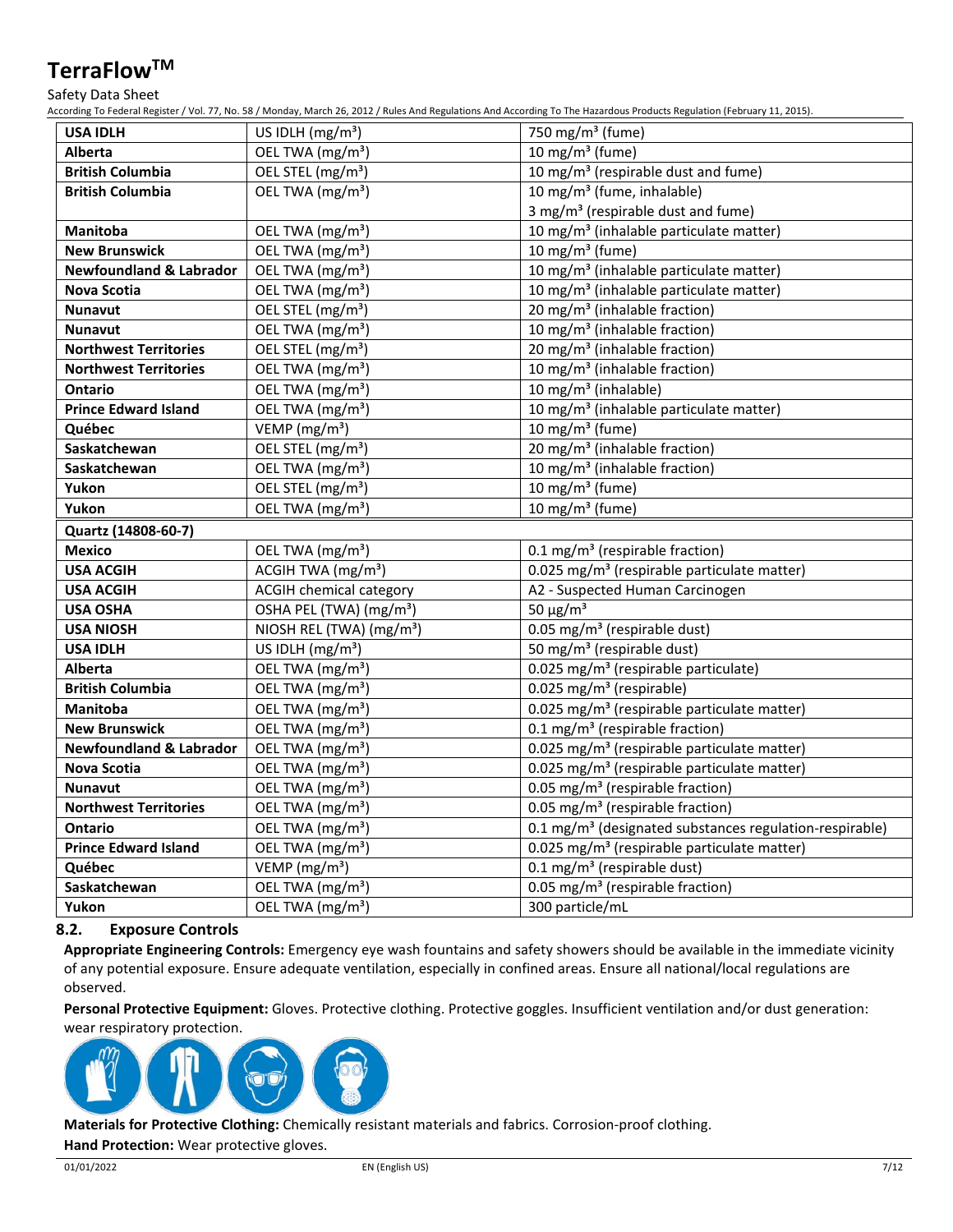### Safety Data Sheet

According To Federal Register / Vol. 77, No. 58 / Monday, March 26, 2012 / Rules And Regulations And According To The Hazardous Products Regulation (February 11, 2015).

**Eye and Face Protection:** Chemical safety goggles and face shield.

**Skin and Body Protection:** Wear suitable protective clothing.

**Respiratory Protection:** If exposure limits are exceeded or irritation is experienced, NIOSH approved respiratory protection should be worn. In case of inadequate ventilation, oxygen deficient atmosphere, or where exposure levels are not known wear approved respiratory protection.

**Other Information:** When using, do not eat, drink or smoke.

### **SECTION 9: PHYSICAL AND CHEMICAL PROPERTIES**

**9.1. Information on Basic Physical and Chemical Properties**

| <b>Physical State</b>                         | $\ddot{\phantom{0}}$ | Solid                                     |
|-----------------------------------------------|----------------------|-------------------------------------------|
| Appearance                                    |                      | Gray or White Powder                      |
| Odor                                          |                      | Odorless                                  |
| <b>Odor Threshold</b>                         |                      | Not available                             |
| рH                                            |                      | 12 - 13 (In Water)                        |
| <b>Evaporation Rate</b>                       |                      | Not available                             |
| <b>Melting Point</b>                          |                      | Not available                             |
| <b>Freezing Point</b>                         | $\ddot{\phantom{a}}$ | Not available                             |
| <b>Boiling Point</b>                          |                      | $>$ 1000 °C ( $>$ 1832 °F)                |
| <b>Flash Point</b>                            |                      | Not available                             |
| <b>Auto-ignition Temperature</b>              |                      | Not available                             |
| <b>Decomposition Temperature</b>              | $\ddot{\phantom{a}}$ | Not available                             |
| Flammability (solid, gas)                     |                      | Not available                             |
| <b>Lower Flammable Limit</b>                  |                      | Not available                             |
| <b>Upper Flammable Limit</b>                  | :                    | Not available                             |
| <b>Vapor Pressure</b>                         |                      | Not available                             |
| Relative Vapor Density at 20°C                |                      | Not available                             |
| <b>Relative Density</b>                       | $\ddot{\cdot}$       | Not available                             |
| <b>Specific Gravity</b>                       |                      | $3.0 - 3.2$ (Water = 1)                   |
| Solubility                                    |                      | Water: Slightly Soluble: Water: 0.1 - 1 % |
| <b>Partition Coefficient: N-Octanol/Water</b> |                      | Not available                             |
| <b>Viscosity</b><br>---------                 |                      | Not available                             |

### **SECTION 10: STABILITY AND REACTIVITY**

**10.1. Reactivity:** May react exothermically with water releasing heat. Adding an acid to a base or base to an acid may cause a violent reaction.

**10.2. Chemical Stability:** Stable under recommended handling and storage conditions (see Section 7).

**10.3. Possibility of Hazardous Reactions:** Hazardous polymerization will not occur.

**10.4. Conditions to Avoid:** Incompatible materials.

**10.5. Incompatible Materials:** Acids, ammonium salts and aluminum metal. Cement dissolves in hydrofluoric acid, producing corrosive silicon tetrafluoride gas. Cement reacts with water to form silicates and calcium hydroxide. Silicates react with powerful oxidizers such as fluorine, boron trifluoride, chlorine trifluoride, manganese trifluoride, and oxygen difluoride.

**10.6. Hazardous Decomposition Products:** None expected under normal conditions of use.

## **SECTION 11: TOXICOLOGICAL INFORMATION**

#### **11.1. Information on Toxicological Effects - Product**

**Acute Toxicity (Oral):** Not classified

**Acute Toxicity (Dermal):** Not classified

**Acute Toxicity (Inhalation):** Not classified

**LD50 and LC50 Data:** Not available

**Skin Corrosion/Irritation:** Causes severe skin burns and eye damage.

**pH:** 12 - 13 (In Water)

**Eye Damage/Irritation:** Causes serious eye damage.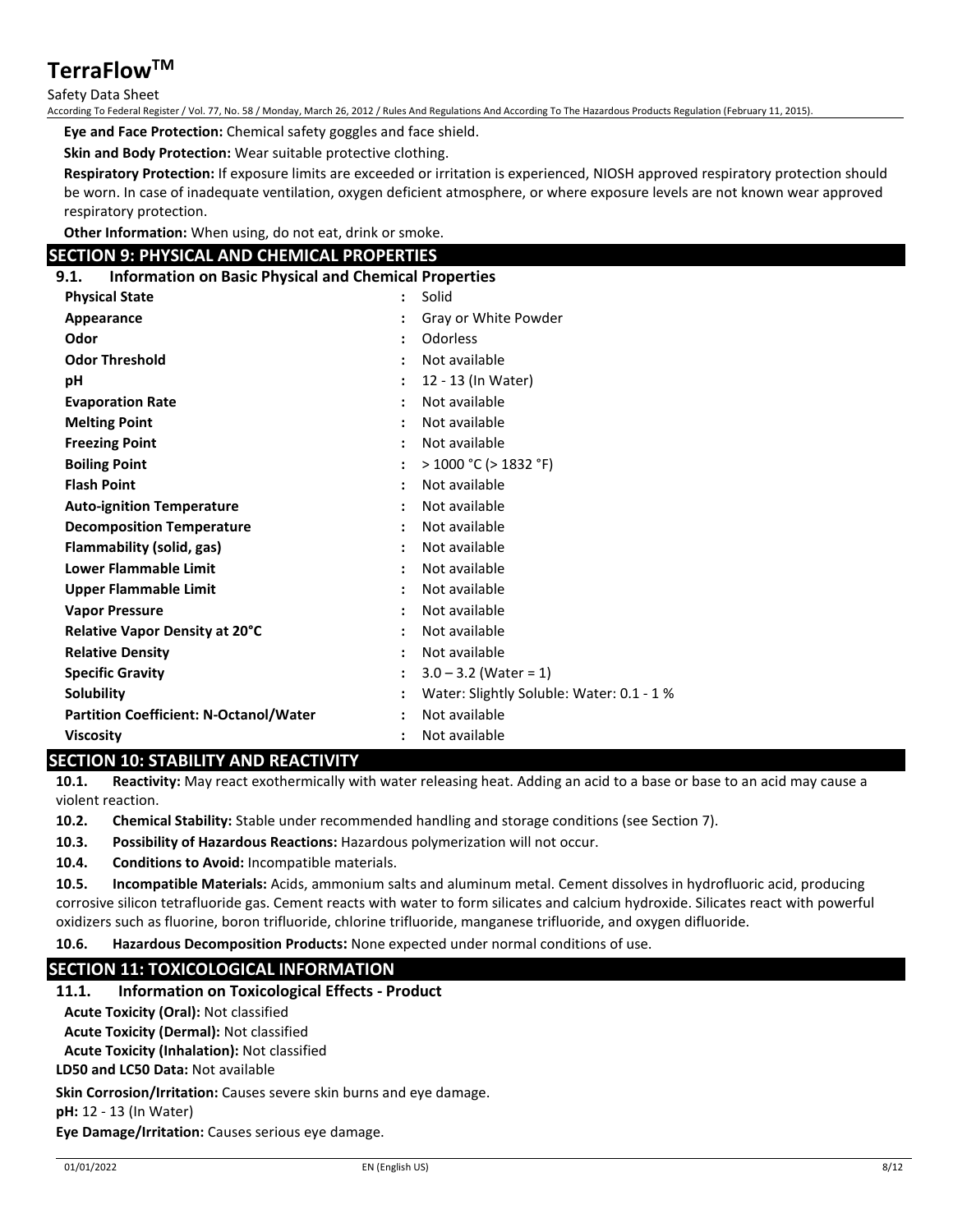### Safety Data Sheet

According To Federal Register / Vol. 77, No. 58 / Monday, March 26, 2012 / Rules And Regulations And According To The Hazardous Products Regulation (February 11, 2015).

#### **pH:** 12 - 13 (In Water)

**Respiratory or Skin Sensitization:** May cause an allergic skin reaction.

**Germ Cell Mutagenicity:** Not classified

**Carcinogenicity:** May cause cancer.

**Specific Target Organ Toxicity (Repeated Exposure):** Causes damage to organs through prolonged or repeated exposure.

**Reproductive Toxicity:** Not classified

**Specific Target Organ Toxicity (Single Exposure):** May cause respiratory irritation.

### **Aspiration Hazard:** Not classified

**Symptoms/Injuries After Inhalation:** Irritation of the respiratory tract and the other mucous membranes. May be corrosive to the respiratory tract. The three types of silicosis include: 1) Simple chronic silicosis – which results from long-term exposure (more than 20 years) to low amounts of respirable crystalline silica. Nodules of chronic inflammation and scarring provoked by the respirable crystalline silica form in the lungs and chest lymph nodes. This disease may feature breathlessness and may resemble chronic obstructive pulmonary disease (COPD); 2) Accelerated silicosis – occurs after exposure to larger amounts of respirable crystalline silica over a shorter period of time (5-15 years); 3) Acute silicosis – results from short-term exposure to very large amounts of respirable crystalline silica. The lungs become very inflamed and may fill with fluid, causing severe shortness of breath and low blood oxygen levels. Inflammation, scarring, and symptoms progress faster in accelerated silicosis than in simple silicosis. Progressive massive fibrosis may occur in simple or accelerated silicosis, but is more common in the accelerated form. Progressive massive fibrosis results from severe scarring and leads to the destruction of normal lung structures.

**Symptoms/Injuries After Skin Contact:** Causes severe irritation which will progress to chemical burns. May cause an allergic skin reaction. Concrete may cause dry skin, discomfort, irritation, severe burns, and dermatitis. Unhardened concrete is capable of causing dermatitis by irritation and allergy. Concrete dust, in association with sweat and friction, can lead to skin irritation and dermatitis. Skin affected by dermatitis may include symptoms such as, redness, itching, rash, scaling, and cracking. Allergic contact dermatitis is caused by sensitization to hexavalent chromium (chromate) potentially present in concrete. The reaction can range from a mild rash to severe skin ulcers.

**Symptoms/Injuries After Eye Contact:** Potentially causes permanent damage to the cornea, iris, or conjunctiva. May cause immediate or delayed irritation or inflammation. Eye contact with wet concrete can cause moderate eye irritation, chemical burns and blindness. Eye exposures require immediate first aid and medical attention to prevent significant damage to the eye. **Symptoms/Injuries After Ingestion:** May cause burns or irritation of the linings of the mouth, throat, and gastrointestinal tract. **Chronic Symptoms:** May cause cancer. Causes damage to organs through prolonged or repeated exposure.

## **11.2. Information on Toxicological Effects - Ingredient(s)**

#### **LD50 and LC50 Data:**

| Calcium oxide (1305-78-8)                        |                                               |
|--------------------------------------------------|-----------------------------------------------|
| <b>LD50 Oral Rat</b>                             | $>$ 2000 mg/kg                                |
| <b>LD50 Dermal Rabbit</b>                        | $>$ 2500 mg/kg                                |
| Magnesium oxide (MgO) (1309-48-4)                |                                               |
| LD50 Oral Rat                                    | 3870 mg/kg                                    |
| Quartz (14808-60-7)                              |                                               |
| LD50 Oral Rat                                    | $>$ 5000 mg/kg                                |
| <b>LD50 Dermal Rat</b>                           | > 5000 mg/kg                                  |
| Quartz (14808-60-7)                              |                                               |
| <b>IARC Group</b>                                | 1                                             |
| <b>National Toxicology Program (NTP) Status</b>  | Known Human Carcinogens.                      |
| <b>OSHA Hazard Communication Carcinogen List</b> | In OSHA Hazard Communication Carcinogen list. |

## **SECTION 12: ECOLOGICAL INFORMATION**

### **12.1. Toxicity**

**Ecology - General:** Harmful to aquatic life.

## **Calcium oxide (1305-78-8)**

**LC50 Fish 1** 50.6 mg/l

### **12.2. Persistence and Degradability**

## **TerraFlow**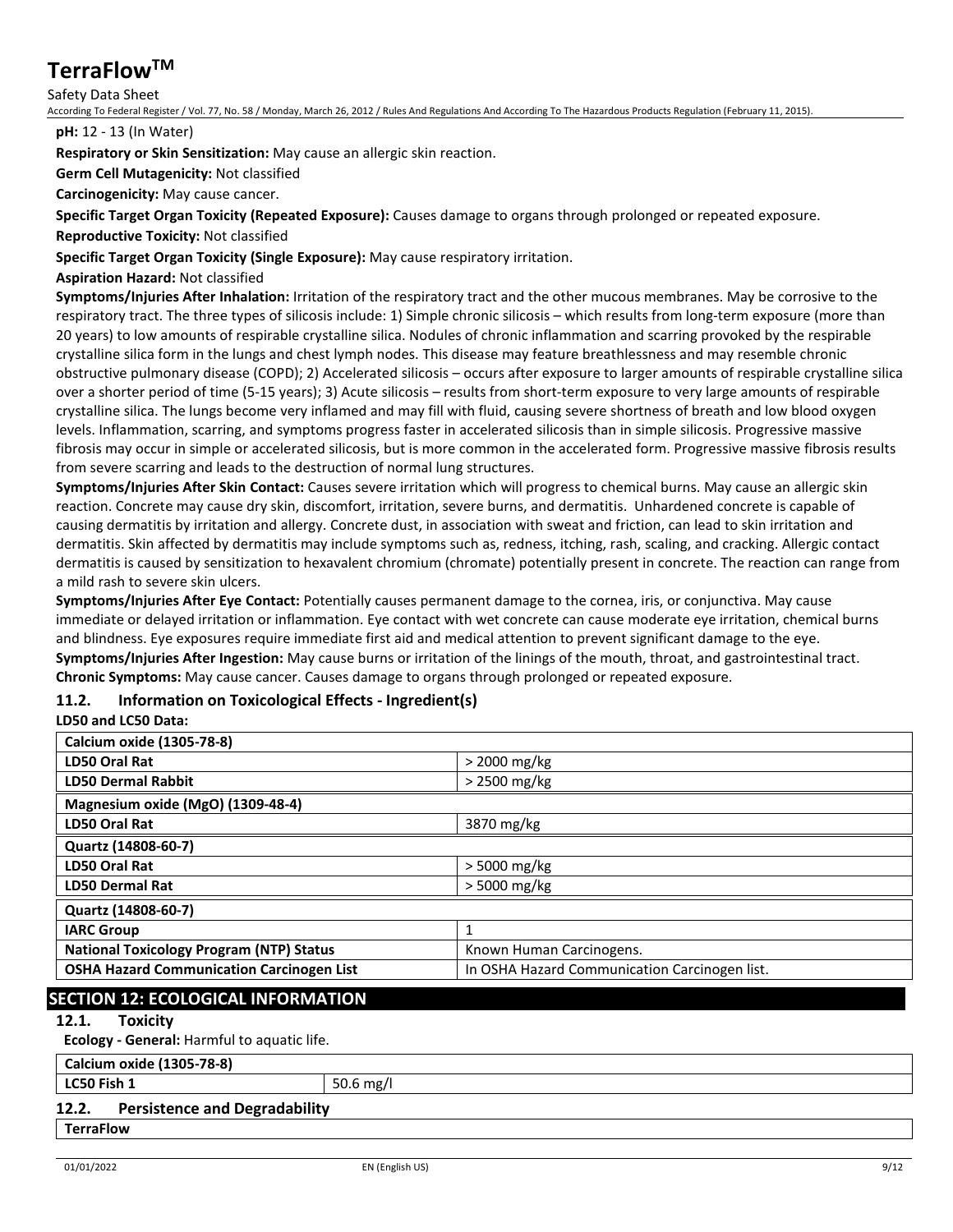Safety Data Sheet

According To Federal Register / Vol. 77, No. 58 / Monday, March 26, 2012 / Rules And Regulations And According To The Hazardous Products Regulation (February 11, 2015).

| <b>Persistence and Degradability</b>      | Not established.     |
|-------------------------------------------|----------------------|
| <b>Bioaccumulative Potential</b><br>12.3. |                      |
| <b>TerraFlow</b>                          |                      |
| <b>Bioaccumulative Potential</b>          | Not established.     |
| Calcium oxide (1305-78-8)                 |                      |
| <b>BCF Fish 1</b>                         | (no bioaccumulation) |

**12.4. Mobility in Soil**

Not available

**12.5. Other Adverse Effects**

**Other Information:** Avoid release to the environment.

### **SECTION 13: DISPOSAL CONSIDERATIONS**

### **13.1. Waste treatment methods**

**Waste Disposal Recommendations:** Dispose of waste material in accordance with all local, regional, national, provincial, territorial and international regulations.

**Additional Information:** Container may remain hazardous when empty. Continue to observe all precautions.

**Ecology - Waste Materials:** Avoid release to the environment.

### **SECTION 14: TRANSPORT INFORMATION**

The shipping description(s) stated herein were prepared in accordance with certain assumptions at the time the SDS was authored, and can vary based on a number of variables that may or may not have been known at the time the SDS was issued.

- 14.1. **In Accordance with DOT** Not regulated for transport
- **14.2. In Accordance with IMDG** Not regulated for transport
- 14.3. In Accordance with IATA Not regulated for transport
- **14.4.** In Accordance with TDG Not regulated for transport

### **SECTION 15: REGULATORY INFORMATION**

### **15.1. US Federal Regulations**

| <b>TerraFlow</b>                           |                                                                    |
|--------------------------------------------|--------------------------------------------------------------------|
| <b>SARA Section 311/312 Hazard Classes</b> | Health hazard - Serious eve damage or eve irritation               |
|                                            | Health hazard - Specific target organ toxicity (single or repeated |
|                                            | exposure)                                                          |
|                                            | Health hazard - Skin corrosion or Irritation                       |
|                                            | Health hazard - Carcinogenicity                                    |
|                                            |                                                                    |

#### **Cement, portland, chemicals (65997-15-1)**

Listed on the United States TSCA (Toxic Substances Control Act) inventory

### **Limestone (1317-65-3)**

Listed on the United States TSCA (Toxic Substances Control Act) inventory

**Calcium oxide (1305-78-8)**

Listed on the United States TSCA (Toxic Substances Control Act) inventory

#### **Magnesium oxide (MgO) (1309-48-4)**

Listed on the United States TSCA (Toxic Substances Control Act) inventory

**Quartz (14808-60-7)**

Listed on the United States TSCA (Toxic Substances Control Act) inventory

### **15.2. US State Regulations**

**Quartz (14808-60-7)**

| U.S. - California - Proposition 65 - Carcinogens List | WARNING: This product contains chemicals known to the State of |
|-------------------------------------------------------|----------------------------------------------------------------|
|                                                       | California to cause cancer.                                    |

**Cement, portland, chemicals (65997-15-1)**

U.S. - Massachusetts - Right To Know List

U.S. - New Jersey - Right to Know Hazardous Substance List

U.S. - Pennsylvania - RTK (Right to Know) List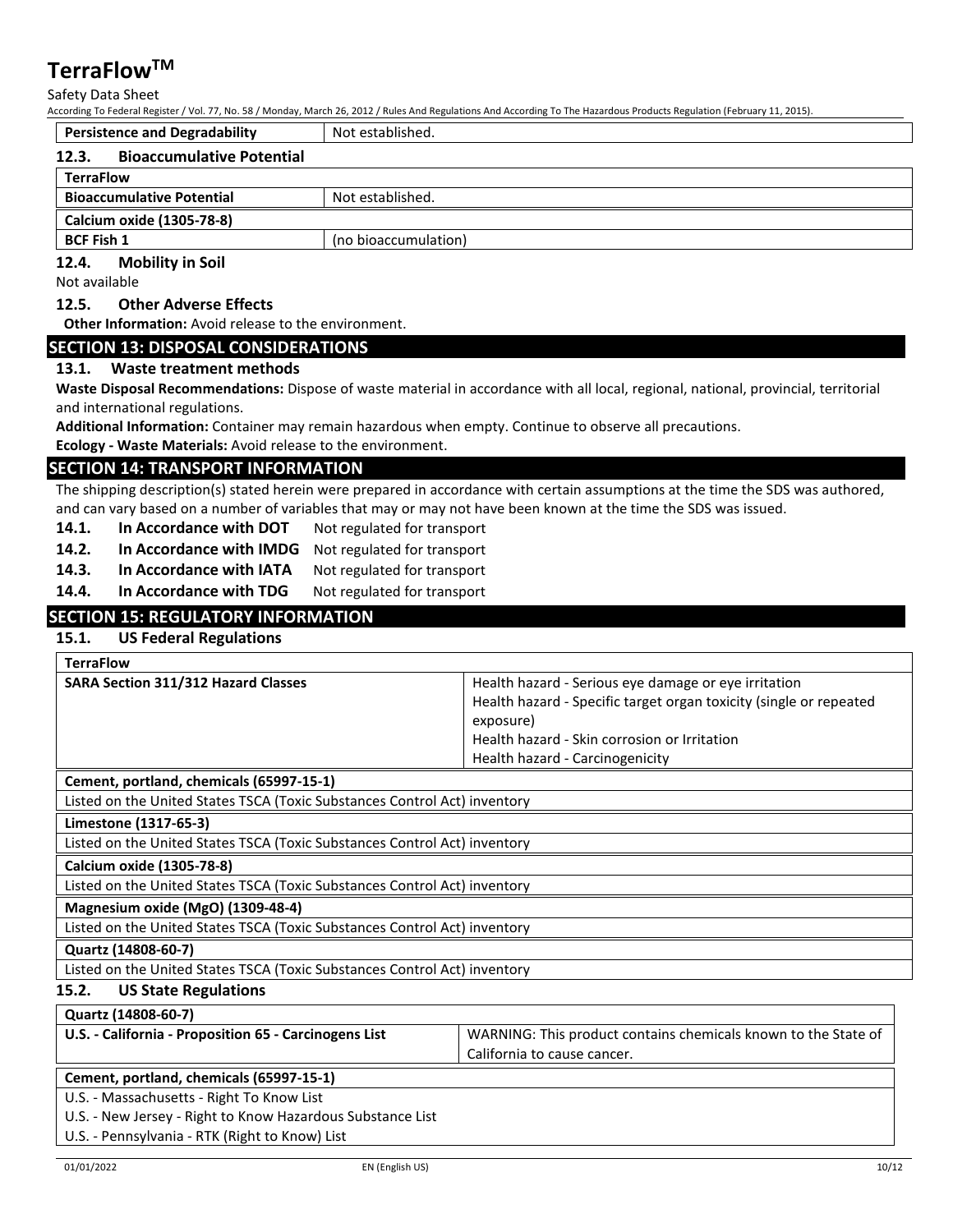### Safety Data Sheet

According To Federal Register / Vol. 77, No. 58 / Monday, March 26, 2012 / Rules And Regulations And According To The Hazardous Products Regulation (February 11, 2015).

| Limestone (1317-65-3)                                      |  |
|------------------------------------------------------------|--|
| U.S. - Massachusetts - Right To Know List                  |  |
| U.S. - New Jersey - Right to Know Hazardous Substance List |  |
| U.S. - Pennsylvania - RTK (Right to Know) List             |  |
| Calcium oxide (1305-78-8)                                  |  |
| U.S. - Massachusetts - Right To Know List                  |  |
| U.S. - New Jersey - Right to Know Hazardous Substance List |  |
| U.S. - Pennsylvania - RTK (Right to Know) List             |  |
| Gypsum (Ca(SO4).2H2O) (13397-24-5)                         |  |
| U.S. - New Jersey - Right to Know Hazardous Substance List |  |
| U.S. - Pennsylvania - RTK (Right to Know) List             |  |
| Magnesium oxide (MgO) (1309-48-4)                          |  |
| U.S. - Massachusetts - Right To Know List                  |  |
| U.S. - New Jersey - Right to Know Hazardous Substance List |  |
| U.S. - Pennsylvania - RTK (Right to Know) List             |  |
| Quartz (14808-60-7)                                        |  |
| U.S. - Massachusetts - Right To Know List                  |  |
| U.S. - New Jersey - Right to Know Hazardous Substance List |  |
| U.S. - Pennsylvania - RTK (Right to Know) List             |  |
| 15.3.<br><b>Canadian Regulations</b>                       |  |
| Cement, portland, chemicals (65997-15-1)                   |  |
| Listed on the Canadian DSL (Domestic Substances List)      |  |

### **Limestone (1317-65-3)**

Listed on the Canadian NDSL (Non-Domestic Substances List)

**Calcium oxide (1305-78-8)**

Listed on the Canadian DSL (Domestic Substances List)

**Gypsum (Ca(SO4).2H2O) (13397-24-5)**

Listed on the Canadian DSL (Domestic Substances List)

### **Magnesium oxide (MgO) (1309-48-4)**

Listed on the Canadian DSL (Domestic Substances List)

### **Quartz (14808-60-7)**

Listed on the Canadian DSL (Domestic Substances List)

## **SECTION 16: OTHER INFORMATION, INCLUDING DATE OF PREPARATION OR LAST REVISION**

**:** January 1, 2022

| Date of Preparation or Latest |  |  |
|-------------------------------|--|--|
| <b>Revision</b>               |  |  |
| <b>Other Information</b>      |  |  |

**Other Information :** This document has been prepared in accordance with the SDS requirements of the OSHA Hazard Communication Standard 29 CFR 1910.1200 and Canada's Hazardous Products Regulations (HPR) SOR/2015-17.

### **GHS Full Text Phrases:**

| <b>Aquatic Acute 3</b> | Hazardous to the aquatic environment - Acute Hazard Category 3 |
|------------------------|----------------------------------------------------------------|
| Carc. 1A               | Carcinogenicity Category 1A                                    |
| Eye Dam. 1             | Serious eye damage/eye irritation Category 1                   |
| Skin Corr. 1C          | Skin corrosion/irritation Category 1C                          |
| Skin Irrit. 2          | Skin corrosion/irritation Category 2                           |
| Skin Sens. 1           | Skin sensitization, Category 1                                 |
| STOT RE 1              | Specific target organ toxicity (repeated exposure) Category 1  |
| STOT SE 3              | Specific target organ toxicity (single exposure) Category 3    |
| H314                   | Causes severe skin burns and eye damage                        |
| H315                   | Causes skin irritation                                         |